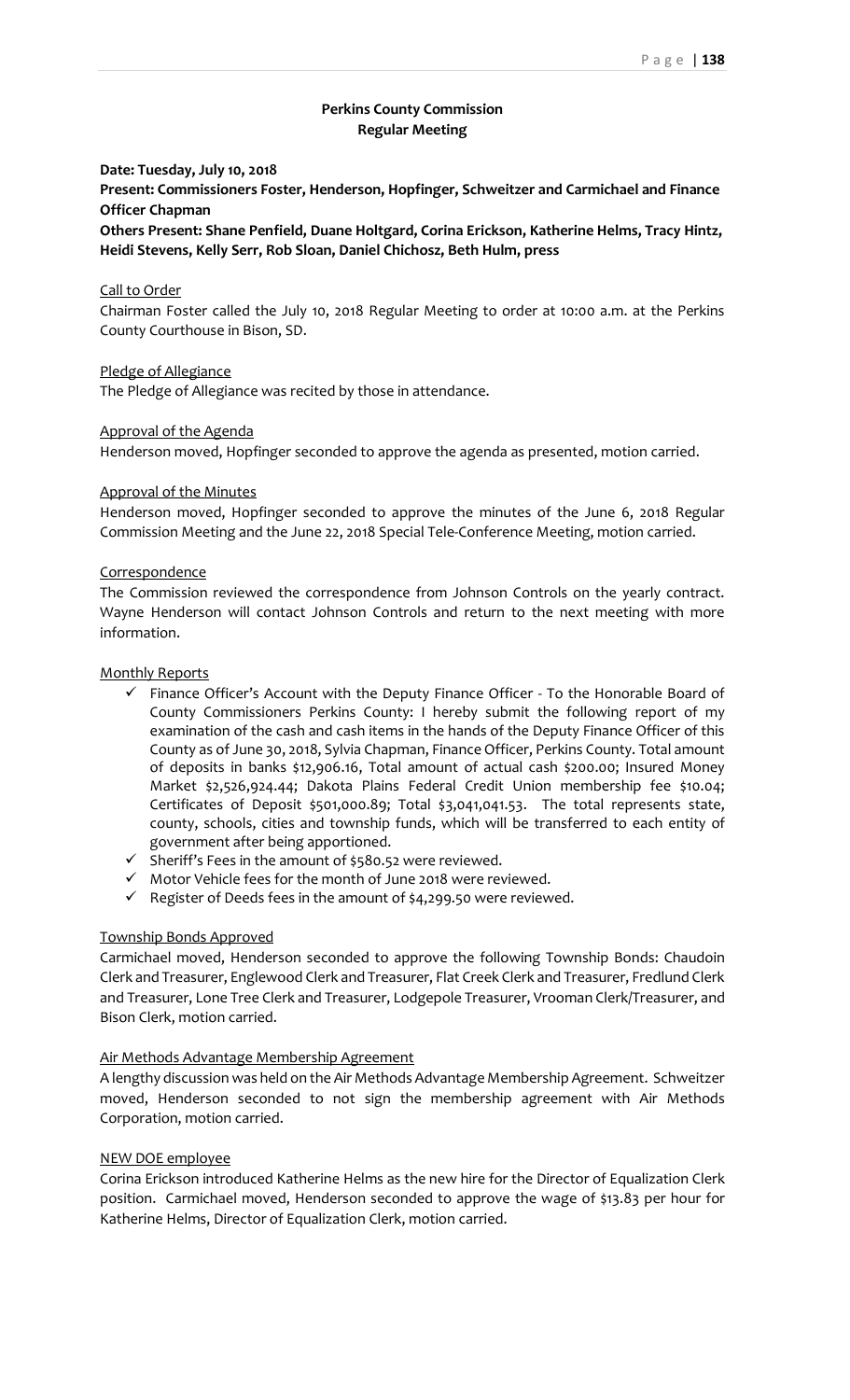## 10:30 – Moreau River Bridge

Hopfinger moved, Carmichael seconded to open the bids on the Moreau River Bridge Project, motion carried.

- ✓ Corr Construction Services Inc, PO Box 170, Hermosa, SD 57744 \$523,970.60
- ✓ SFC Civil Constructors, PO Box 2718, Sioux Falls, SD 57101-2728 \$715,236.00
- ✓ PCI Roads, LLC, 14123 42nd St NE, St. Michael, MN 55376-9564 \$1,039,267.63
- ✓ J.V. Bailey Company Inc., PO Box 1825, Rapid City, SD 57709 \$699,900.20

A lengthy discussion was held on the bids. Schweitzer moved, Henderson seconded to reject all bids, motion carried. The project will be rebid this fall.

## Highway Superintendent

- ✓ Discussion was held on the Right-of-Way on Theatre Road. The Easements will be drafted for signature and approval of the Perkins County Commission.
- ✓ Superintendent Holtgard presented his Monthly Maintenance & Project Report. The crew is busy graveling, mowing and getting ready to do some chip sealing.

### Resolution 2018-2 Bridge Improvement Grant Program

Henderson moved, Schweitzer seconded to introduce and approve Resolution 2018-02 Bridge Improvement Grant Program Resolution Authorizing Submission of Applications, roll call vote: Hopfinger aye, Schweitzer aye, Carmichael aye, Henderson aye, Foster aye, motion carried.

# **Resolution 2018-02 Bridge Improvement Grant Program Resolution Authorizing Submission of Applications**

WHEREAS, Perkins County wishes to submit an application for consideration of award for the Bridge Improvement Grant Program:

STRUCTURE NUMBER (S) AND LOCATION (S):

Structure Number 53-120-537

Located 12 Miles W and 25.7 Miles South of Bison, SD on Cedar Canyon Road

And WHEREAS, Perkins County certifies that the project(s) are listed in the county's Five-Year County Highway and Bridge Improvement Plan\*;

And WHEREAS, Perkins County agrees to pay the 20% match on the Bridge Improvement Grant funds;

And WHEREAS, Perkins County hereby authorizes the Bridge Improvement Grant application and any required funding commitments.

NOW THEREFORE BE IT RESOLVED: that the South Dakota Department of Transportation be and hereby is requested to accept the attached Bridge Improvement Grant application.

## Community Action Board Reappointment

Schweitzer moved, Carmichael seconded to appoint Wayne Henderson to the Community Action Board, motion carried.

### Work Comp Coverage for Volunteer Rural Fire Departments

Henderson moved, Hopfinger seconded to allow Work Comp coverage for the rural fire departments of Meadow, Lodgepole and Prairie City, motion carried.

Civil Unrest Ordinances

Discussion was held on the passage of ordinances to cover the possibility of Civil Unrest. Foster appointed Rusty Foster, Wayne Henderson, States Attorney Shane Penfield and Kelly Serr to work on a draft of proposed ordinances.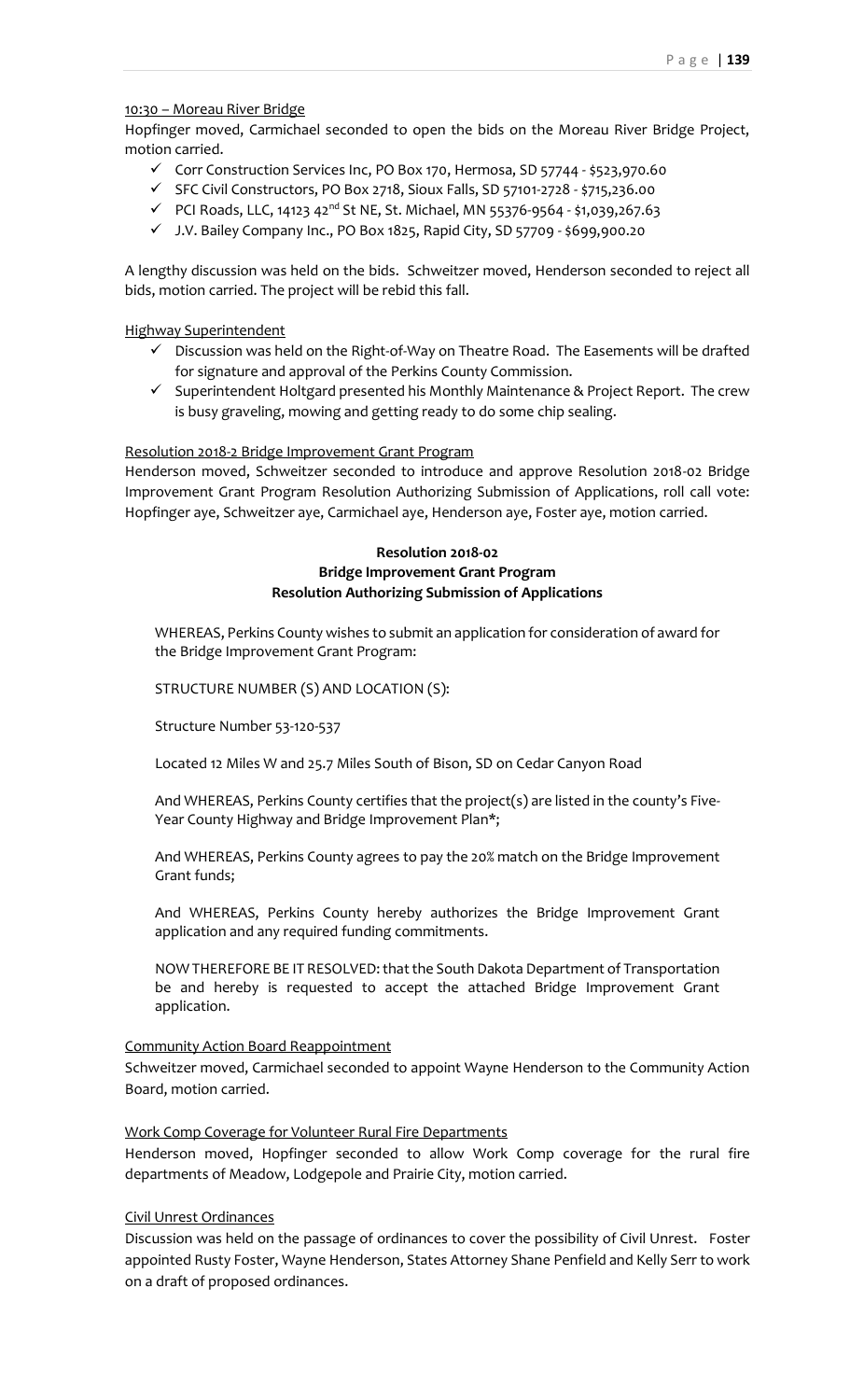## PILT

Carmichael moved, Henderson seconded to share the 2017 PILT payment of \$375,515 50/50 with the school district as follows: Perkins County Road & Bridge - \$187,757.50 Lemmon School District - \$127,877.88, Bison School District - \$59,879.62, motion carried.

### Resolution 2018-3 Plat of Lots 1-6 of the Ginther Addition

Henderson moved, Hopfinger seconded to approve Resolution 2018-3, Plat of Lots 1-6 of the Ginther Addition to be filed upon the approval of the South Dakota Department of Transportation according to 11-3-12.1, roll call vote: Schweitzer aye, Carmichael aye, Henderson aye, Hopfinger aye, Foster aye, motion carried.

# **Resolution 2018-3 Plat of Lots 1-6 Of the Ginther Addition To Perkins County, South Dakota Located in E1/2NE1/4 of Section 30 Township 23 North, Range 16 East of the B.H.M. Perkins County, South Dakota**

Be it resolved by the County Commission of Perkins County, South Dakota that the Plat of Lots 1-6 of the Ginther Addition to Perkins County, South Dakota as located in E1/2NE1/4 of Section 30, Township 23, Range 16 East of the B.H.M., Perkins County South Dakota having been examined, is hereby approved in accordance with the provisions of South Dakota Compiled Law, Chapter 11-3, and any amendments thereof.

### Wheel Tax Refund

With the passage of HB1195, the question of refunding wheel tax in eligible noncommercial license plate fee refund applications was discussed. Schweitzer moved, Henderson seconded to allow for the refunding of wheel tax for all eligible noncommercial license plate fee applications, motion carried.

## EMT Class

The current EMT class would like to pursue a grant for training and travel. EM Kelly Serr is willing to assist in the preparation of a grant opportunity with TransCanada KXL. The consensus of the Commission is to pursue the grant funding through the Bison Ambulance organization.

#### Homeland Security Grant

Sheriff Serr has received notice of the availability of a Homeland Security Grant. Hopfinger moved, Schweitzer seconded to authorize Sheriff Serr to pursue Homeland Security Grant funds, all ayes, motion carried.

#### Surplus Property to be Advertised

Hopfinger moved, Schweitzer seconded to advertise Perkins County surplus property: Milwaukee Land Company Blk 34 Lot 5, City of Lemmon, to be opened August 7 at 11:00 a.m. motion carried.

#### Special Budget Meeting Set

Henderson moved, Hopfinger seconded to set a Special Budget Meeting at 10:00 a.m. on Wednesday July 25, 2018 at the Perkins County Courthouse, motion carried.

#### Claims

The following claims were presented and approved for payment, June payroll: 71,734.43; IRS, fica, 7,047.20; SD Retirement, retirement, 5,555.10; Delta Dental, insurance, 1,387.86; Medico Life, insurance, 123.12; Wellmark, insurance, 25,295.87; SDPEF, insurance, 99.00; HRA Reimbursements, 2,568.23; A&B Business, supplies, 75.41; C Archibald, chemical rebate, 5,515.13; BH Family Practice, jail meds, 20.00; Bison Courier, publishing, 180.84; Bison Grain, supplies, 304.32; Bison Implement,